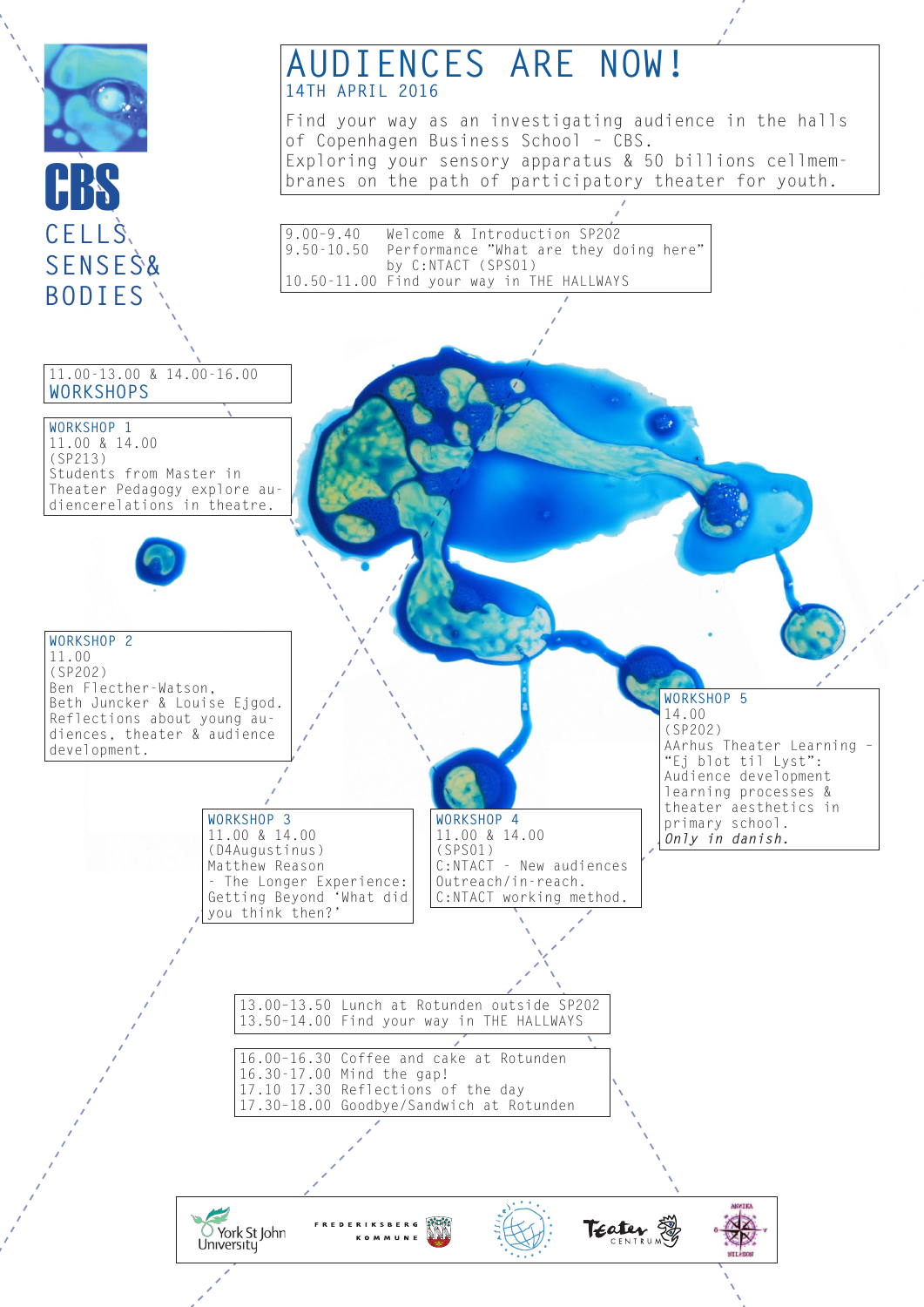# **Performance, Speakers & Workshops**

Performance (SPS01) 9.50-10.50 **"What are they doing here" by C:NTACT** Meet 7 young refugees who have recently come to Denmark and hear their stories.

Workshop 1 (SP213) 11.00 & 14.00 **New forms of theatre – who is look-**ING AT WHO IS LOOKING AT WHO ...?

**cells**

**CBS** 

**senses&**

**bodies**



As master students in Theatre and Pedagogy ([www.master-i-teater.dk\)](http://www.master-i-teater.dk/) we have developed two participation based workshops.

In this laboratory of co-creation we invite you to play with an extended view on the concepts of 'theatre' and 'audience'. Starting with the questions: Where is the performance? When does the performance begin? When does it end? Who is playing? Who is watching?.. and where do we sit?

By moving ourselves into the world of f(r)iction we play with postdramatic forms of theatre and the art of teaching drama. Together we look for connections, differences and new ways of understanding.

Workshop/speak 2 (SP202) 11.00

**Reflections and dialogue about young audiences, theatre and audience development with Ben, Beth and Louise**



**Ben Fletcher-Watson**, Doctoral researcher at the Royal Conservatoire of Scotland, studying performing arts for the very young. Ben has published widely on theatre and

dance for young audiences and is an AS-SITEJ Next Generation Artist.



**Beth Juncker**, Professor of children's culture at the Royal School of Library and Information Science at Copenhagen University. As director of Children's Cul-

ture Scientists in Scandinavia studies in children´s culture from an aesthetic perspective and the status of *the child* in theory of knowledge is one of her main focuses.



**Louise Ejgod Hansen**, Associate professor at the School of Communication and Culture – Dramaturgy, Aarhus University. Since 2013 involved in coordinating and de-

veloping the evaluation and research of Aarhus as European Capital of Culture. Research manager of rethinkIM-PACTS 2017. Louise has done applied research on audience development and regional theatre development in coorporation with Scenekunstnetværket Region Midtjylland.

Workshop 3 (D4 Augustinus) 11.00 & 14.00 **The Longer Experience: Getting Beyond 'What did you think then?'**

The performance is over, but what happens next? For an audience any postperformance discussion or reflection can be as important as the performance itself, providing opportunities to remember, share, contextualise and make sense of what we have just witnessed. This workshop provides an opportunity to test out, reflect upon and discuss various ways in which young audiences might explore, remember and critique a performance after it is over.



**Matthew Reason**, Professor of Theatre and Performance at York St John University (UK). Matthew's research engages with a number of areas including: audiences

to theatre and dance, theatre for young audiences, performance documentation, reflective practice and cultural policy.